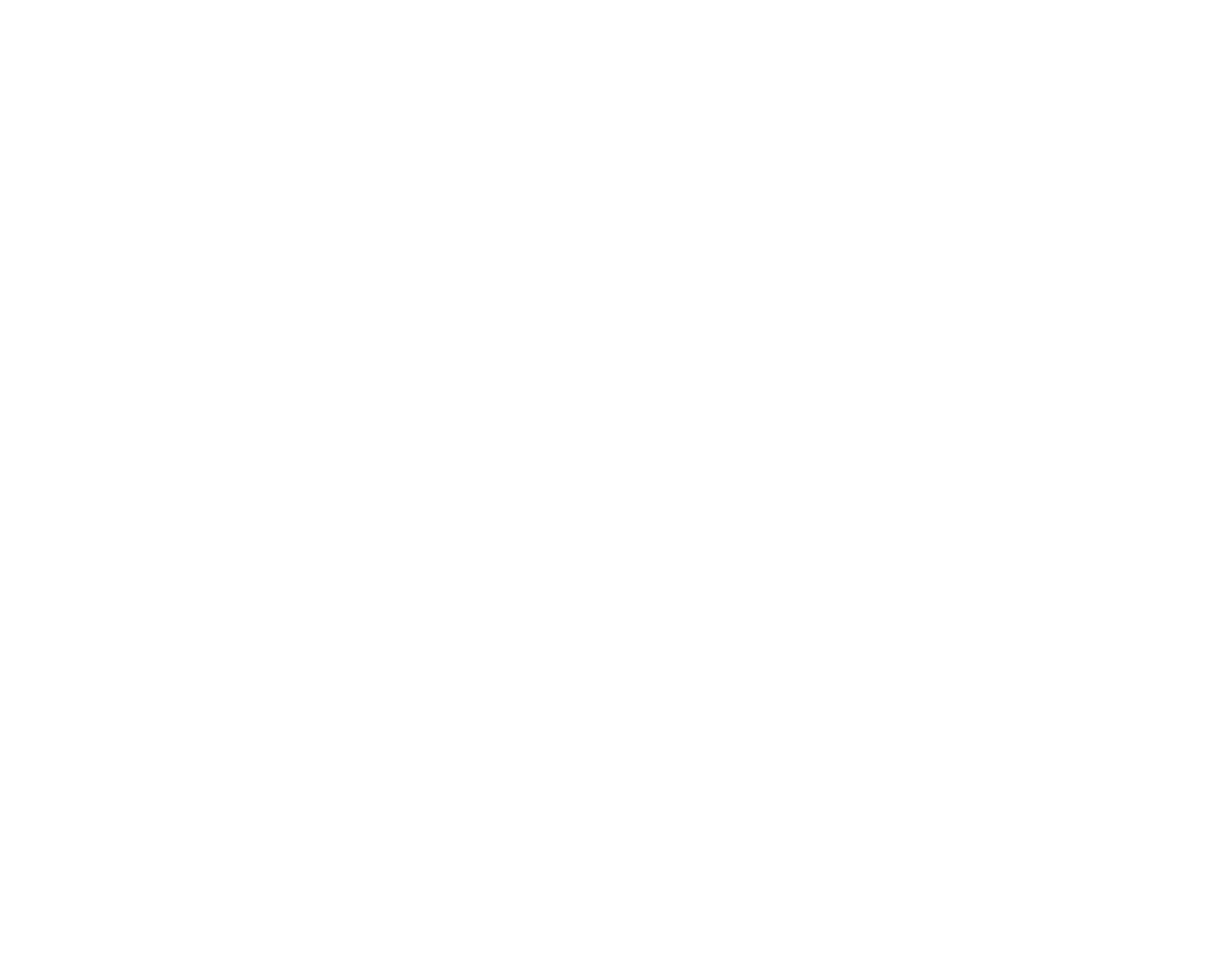### Sun

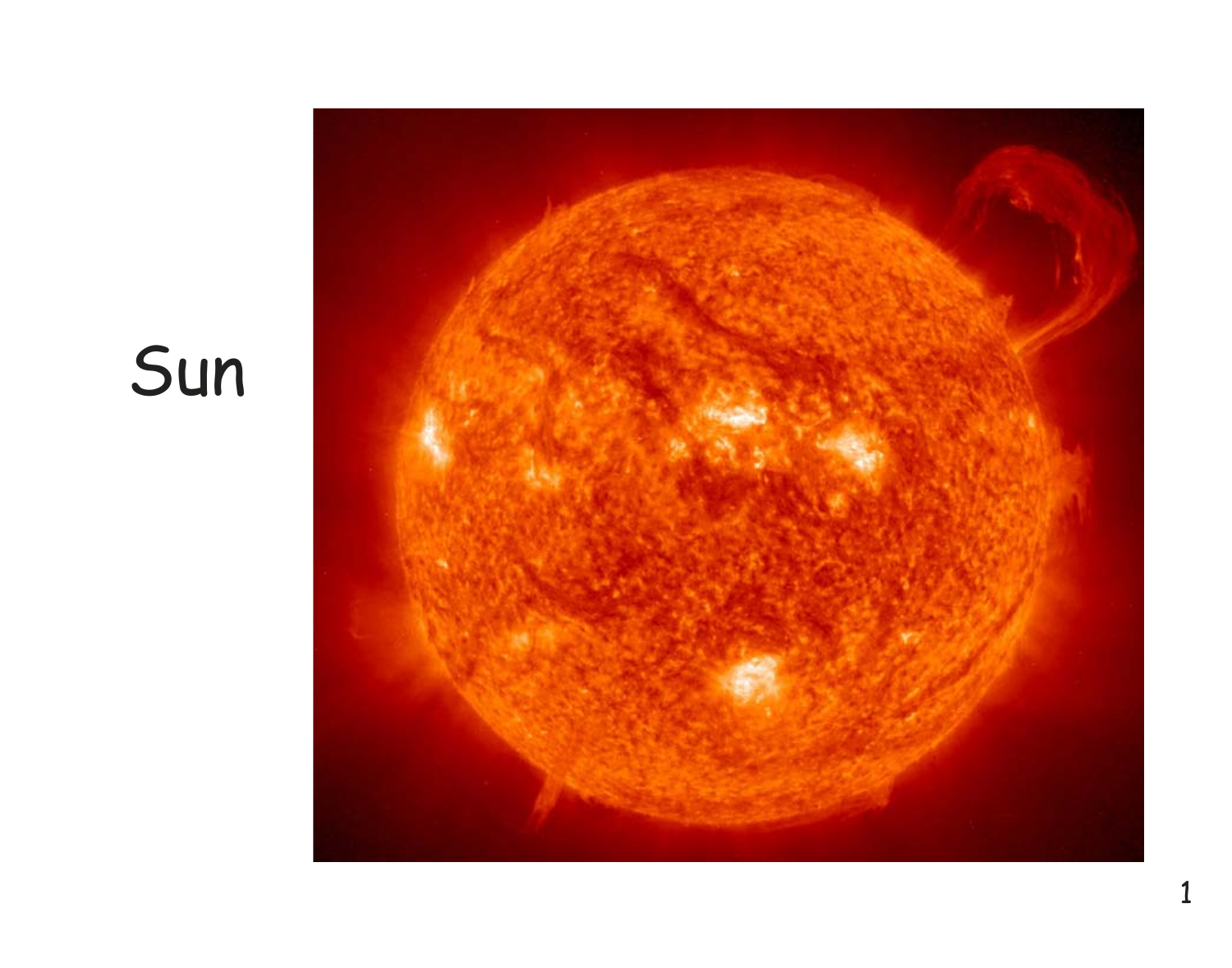

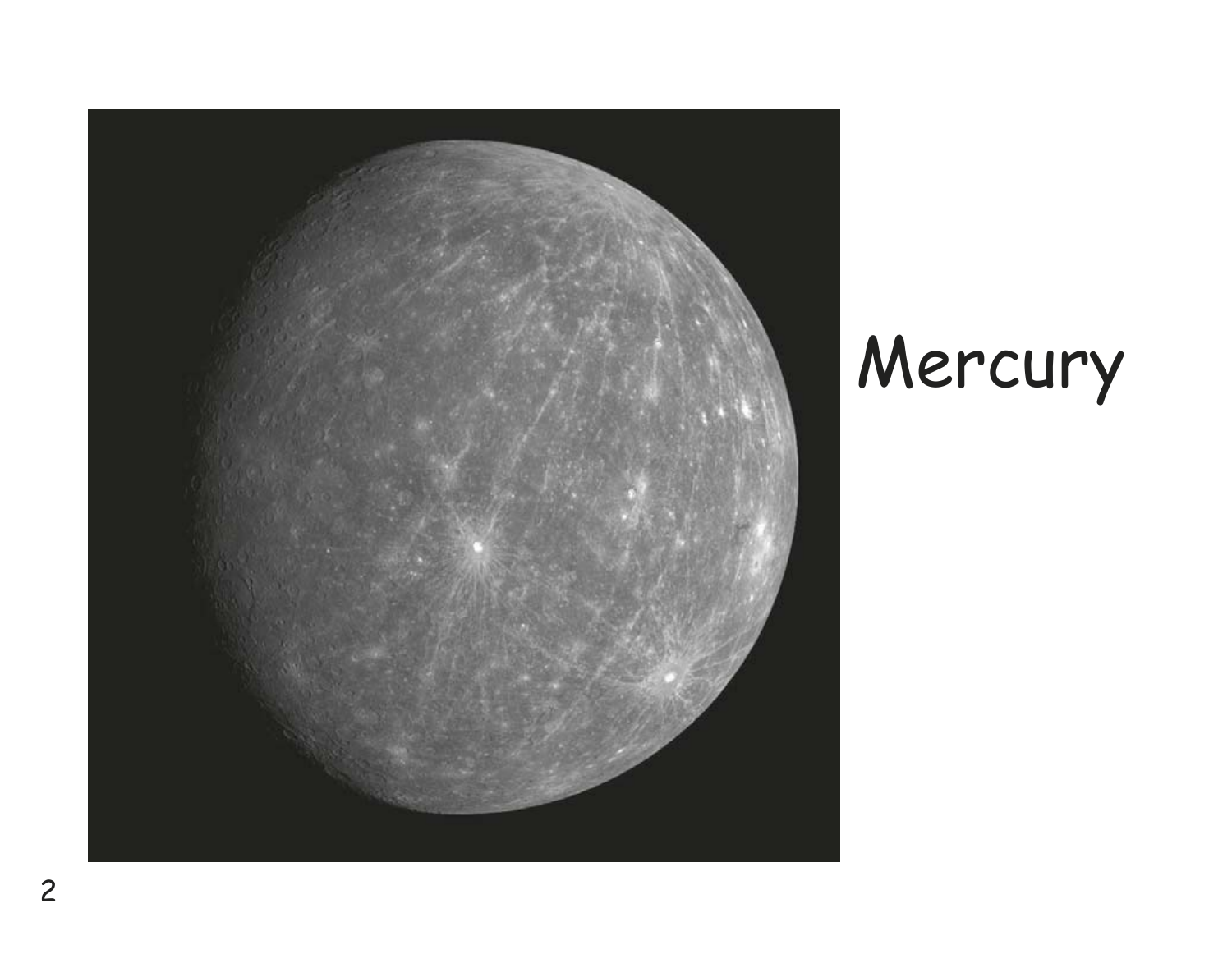### Venus

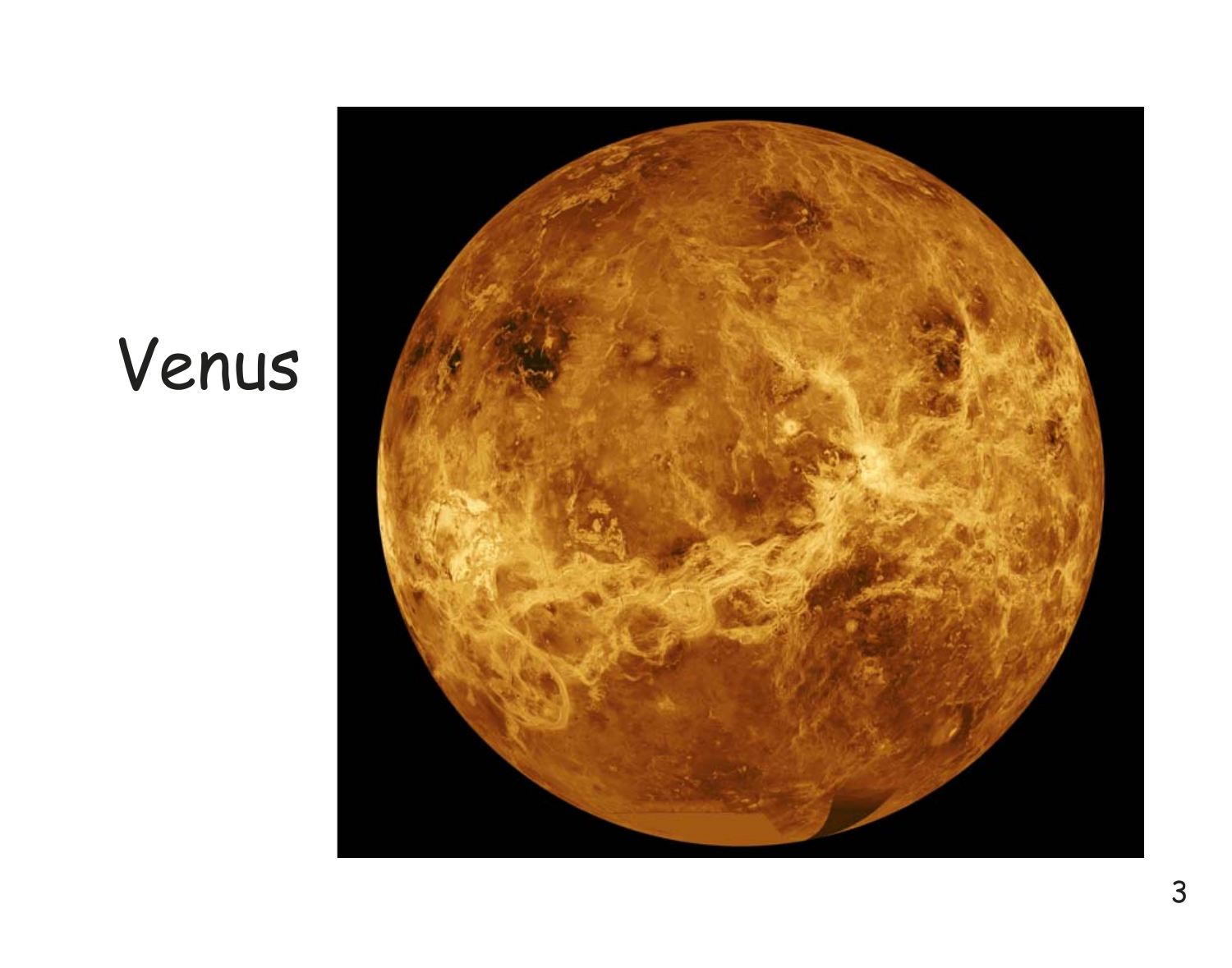



#### moon

## Earth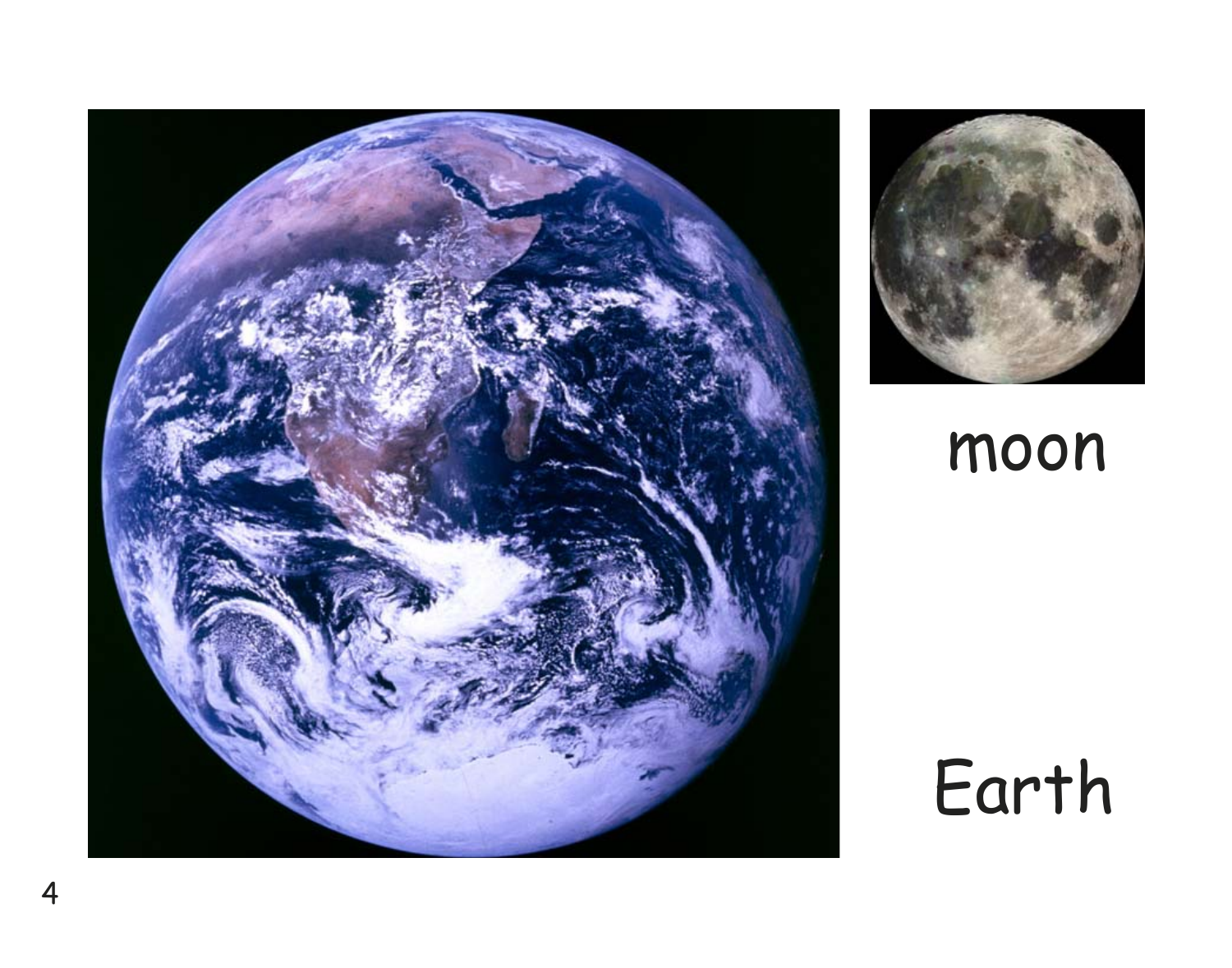### Mars

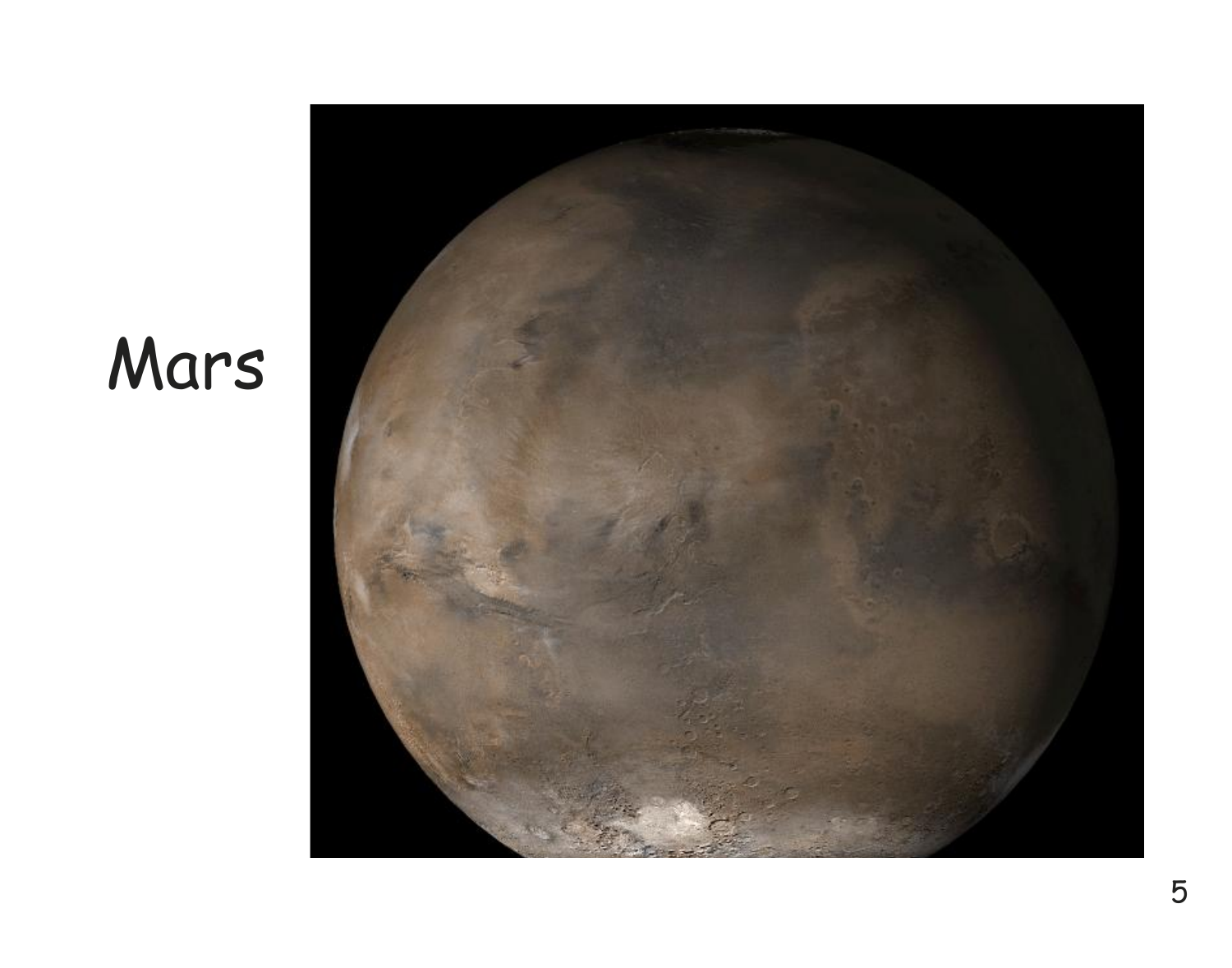

# Jupiter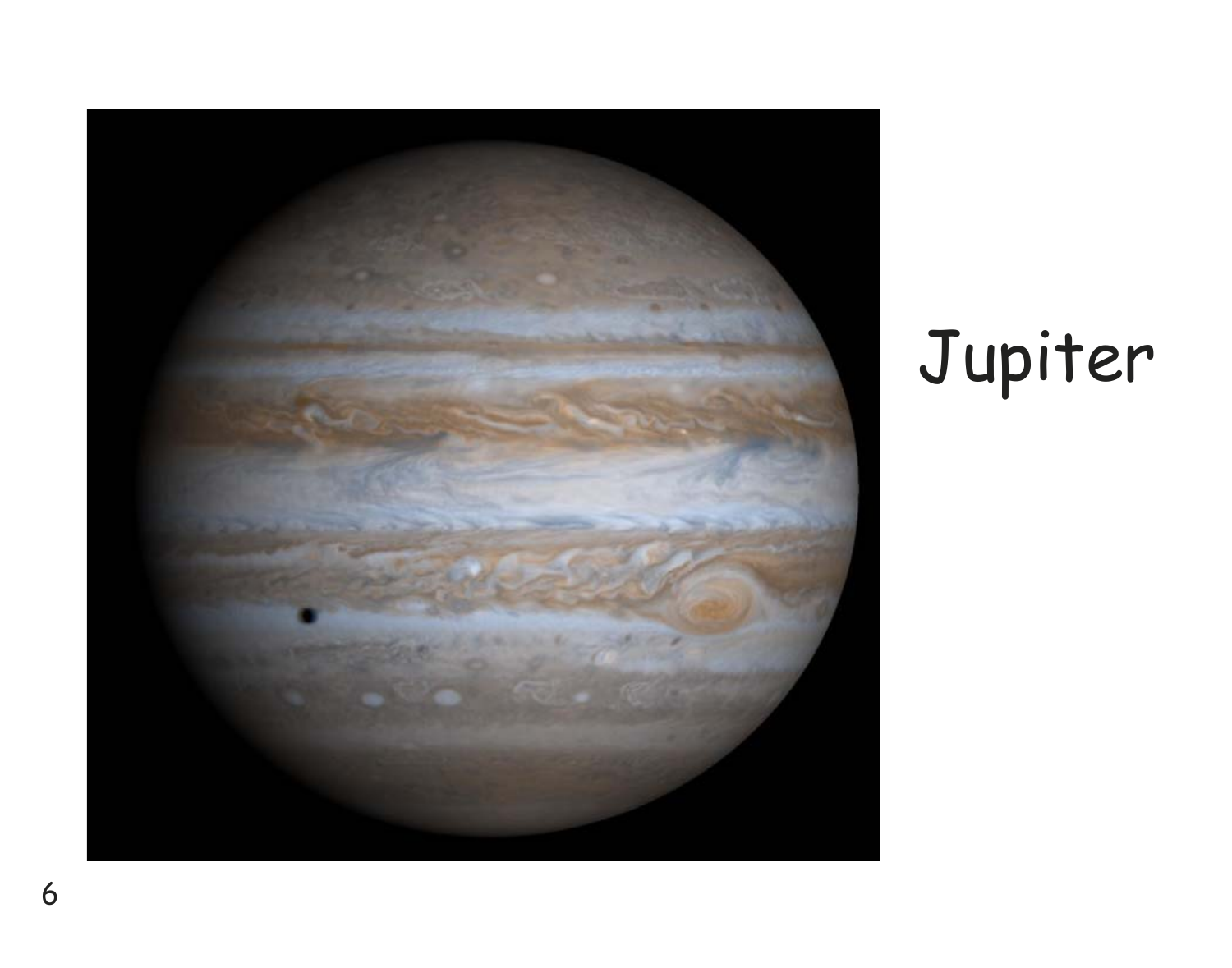## Saturn

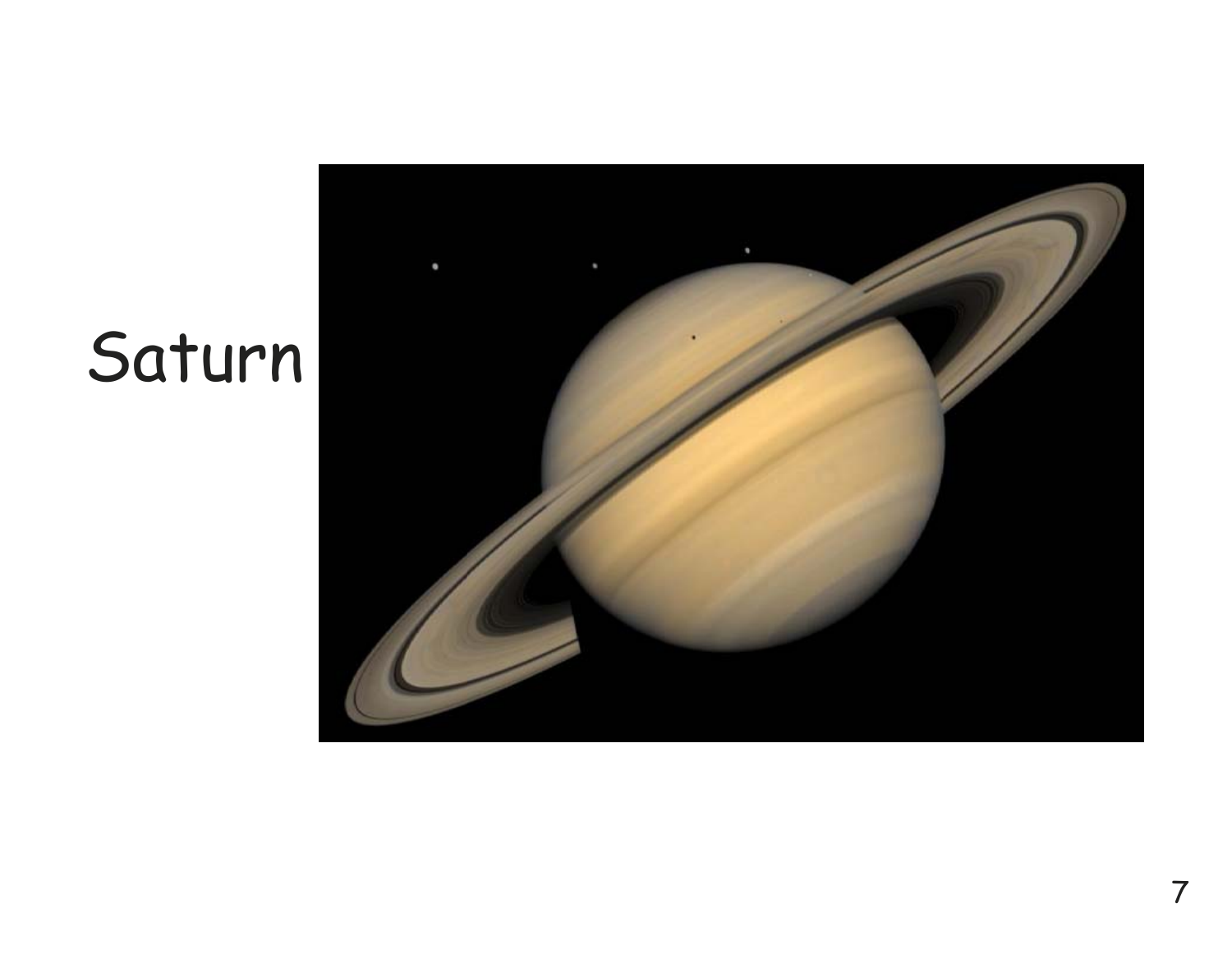

### Uranus and Neptune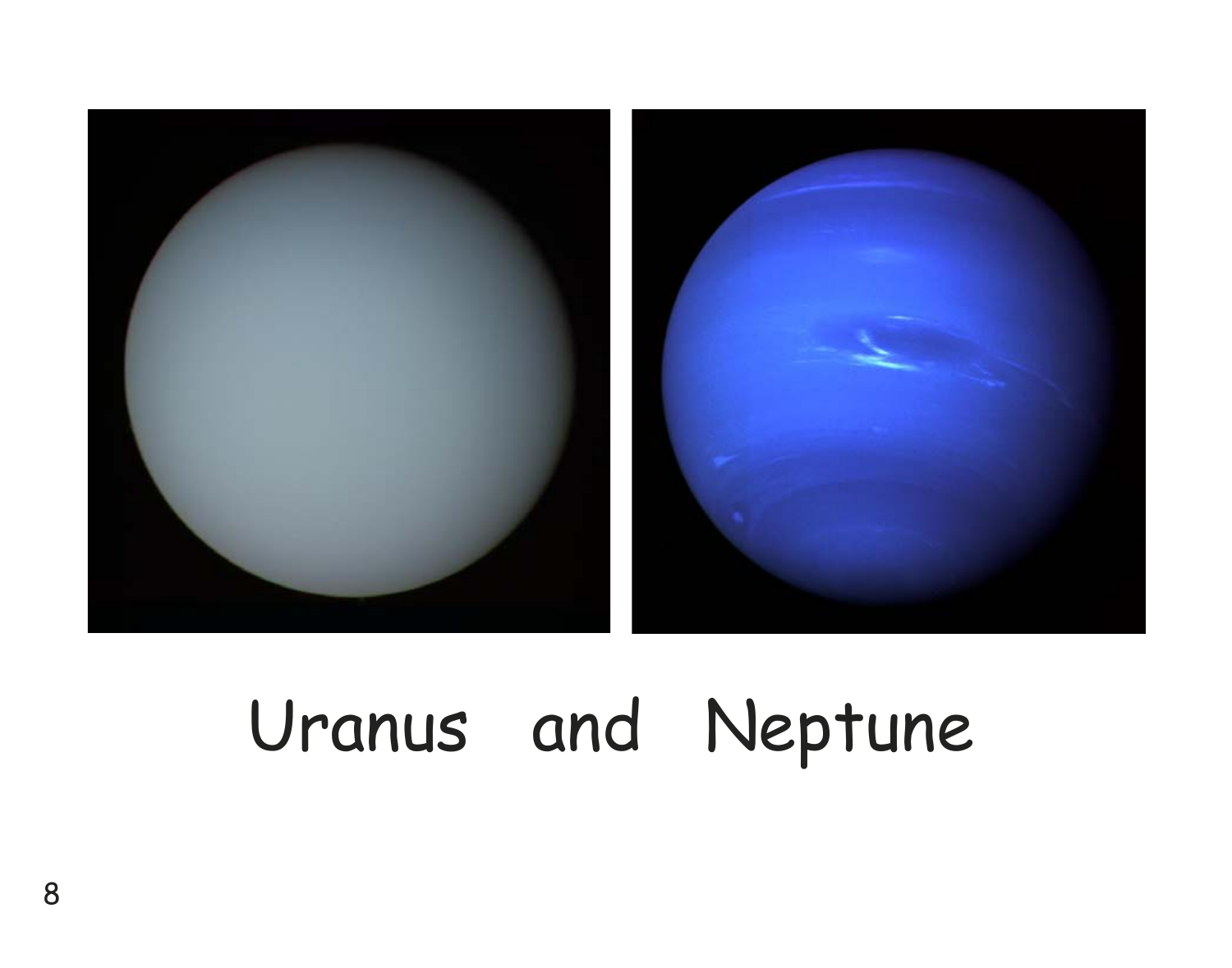The Mustard Seed Books project uses an open-source, Wikipedia-type strategy, leveraging public expertise to create and refine a set of high-quality books that support early reading development. All of the books and pictures are covered by the Creative Commons License (http://creativecommons.org/licenses/by-nc-sa/3.0/ ) and are free to print, distribute, and modify for personal or educational use. The books are available at www.mustardseedbooks.org. New titles appear on a regular basis.

There is a blog post on the website so that we can receive and discuss feedback on the books. These books have been revised a number of times, but we'd love to keep improving them. Any feedback is welcome. We also welcome photos or ideas for new books.

Photos for these books come primarily from Flickr (www.flickr.com) and the Morgue File (www.morguefile.com). Both sites are great resources for high-quality publicly accessible photos and for aspiring photographers looking to share their work. All photographs are covered by the Creative Commons License (http://creativecommons.org/licenses/by-nc-sa/3.0/ ).

#### **Photo credits:**

Sun: ESA/NASA/SOHO; Mercury: NASA/John Hopkins University Applied Physics Laboratory/Carnegie Institution of Washington; Earth: NASA/Goddard Space Flight Center Scientific Visualization Studio; Venus, Uranus, Neptune, solar system montage: NASA/JPL; Mars: NASA/JPL/Malin Space Science Systems; Moon, Saturn: NASA/ JPL/USGS; Jupiter: NASA/JPL/University of Arizona; solar system planet sizes: Lunar and Planetary Laboratory.